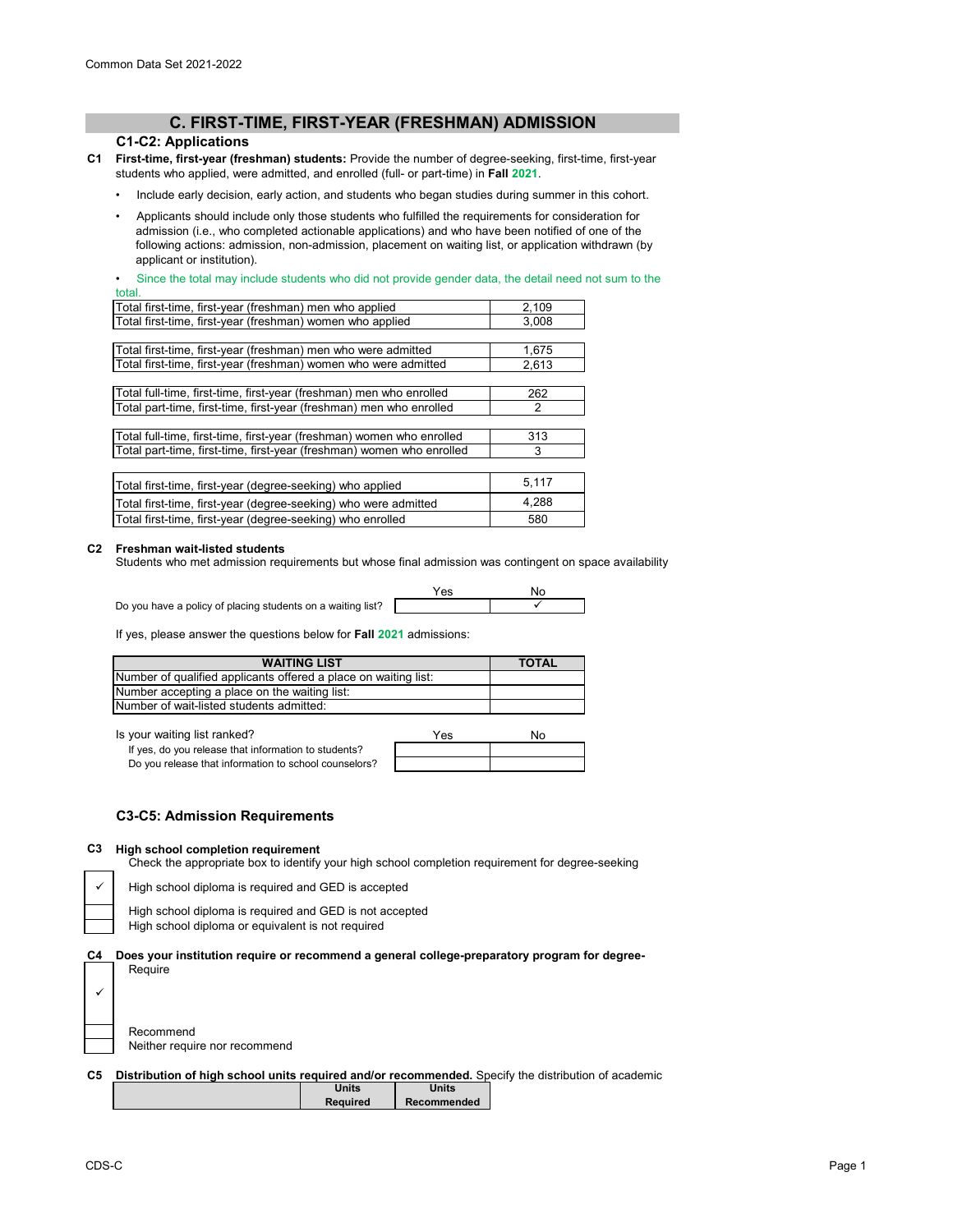| 17<br>22<br>4<br>4<br>4<br>3<br>4<br>Of these, units that must be<br>3<br>lab<br>2<br>4<br>2<br>2<br>1<br>$\overline{2}$<br>2 |                         |  |
|-------------------------------------------------------------------------------------------------------------------------------|-------------------------|--|
|                                                                                                                               | Total academic units    |  |
|                                                                                                                               | English                 |  |
|                                                                                                                               | <b>Mathematics</b>      |  |
|                                                                                                                               | Science                 |  |
|                                                                                                                               |                         |  |
|                                                                                                                               | Foreign language        |  |
|                                                                                                                               | Social studies          |  |
|                                                                                                                               | History                 |  |
|                                                                                                                               | Academic electives      |  |
|                                                                                                                               | <b>Computer Science</b> |  |
|                                                                                                                               |                         |  |
|                                                                                                                               | Visual/Performing Arts  |  |
|                                                                                                                               | Other (specify)         |  |

#### **C6-C7: Basis for Selection**

**C6** Do you have an open admission policy, under which virtually all secondary school graduates or students Open admission policy as described above for all students

Open admission policy as described above for most students, but--

selective admission for out-of-state students

selective admission to some programs

other (explain):

#### **C7 Relative importance of each of the following academic and nonacademic factors in your first-time,**

|                                   | Very Important | Important | <b>Considered</b> | <b>Not Considered</b> |
|-----------------------------------|----------------|-----------|-------------------|-----------------------|
| Academic                          |                |           |                   |                       |
| Rigor of secondary school         | ✓              |           |                   |                       |
| record                            |                |           |                   |                       |
| Class rank                        |                |           | ✓                 |                       |
| Academic GPA                      | ✓              |           |                   |                       |
| Standardized test scores          |                |           | ✓                 |                       |
| <b>Application Essay</b>          |                |           | ✓                 |                       |
| Recommendation(s)                 |                |           | ✓                 |                       |
| <b>Nonacademic</b>                |                |           |                   |                       |
| Interview                         |                |           |                   | ✓                     |
| <b>Extracurricular activities</b> |                |           | ✓                 |                       |
| Talent/ability                    |                |           | ✓                 |                       |
| Character/personal qualities      |                |           | ✓                 |                       |
| First generation                  |                |           |                   | ✓                     |
| Alumni/ae relation                |                |           |                   | ✓                     |
| Geographical residence            |                |           |                   |                       |
| State residency                   |                |           |                   |                       |
| Religious affiliation/commitment  |                |           |                   |                       |
| Racial/ethnic status              |                |           |                   | ✓                     |
| Volunteer work                    |                |           | $\checkmark$      |                       |
| Work experience                   |                |           | ✓                 |                       |
| Level of applicant's interest     |                |           | ✓                 |                       |

# **C8: SAT and ACT Policies**

#### **Entrance exams**

Does your institution make use of SAT, ACT, or SAT Subject Test scores in **admission** decisions for first-time, first-year, degree-seeking Yes No  $\checkmark$ 

**C8A** If yes, place check marks in the appropriate boxes below to reflect your institution's policies for use in

|                   | <b>ADMISSION</b>                                                             |  |  |                  |      |
|-------------------|------------------------------------------------------------------------------|--|--|------------------|------|
|                   | <b>Consider if</b><br><b>Not</b><br>Require for Some<br>Reguire<br>Recommend |  |  |                  |      |
|                   |                                                                              |  |  | <b>Submitted</b> | Used |
| <b>SAT or ACT</b> |                                                                              |  |  |                  |      |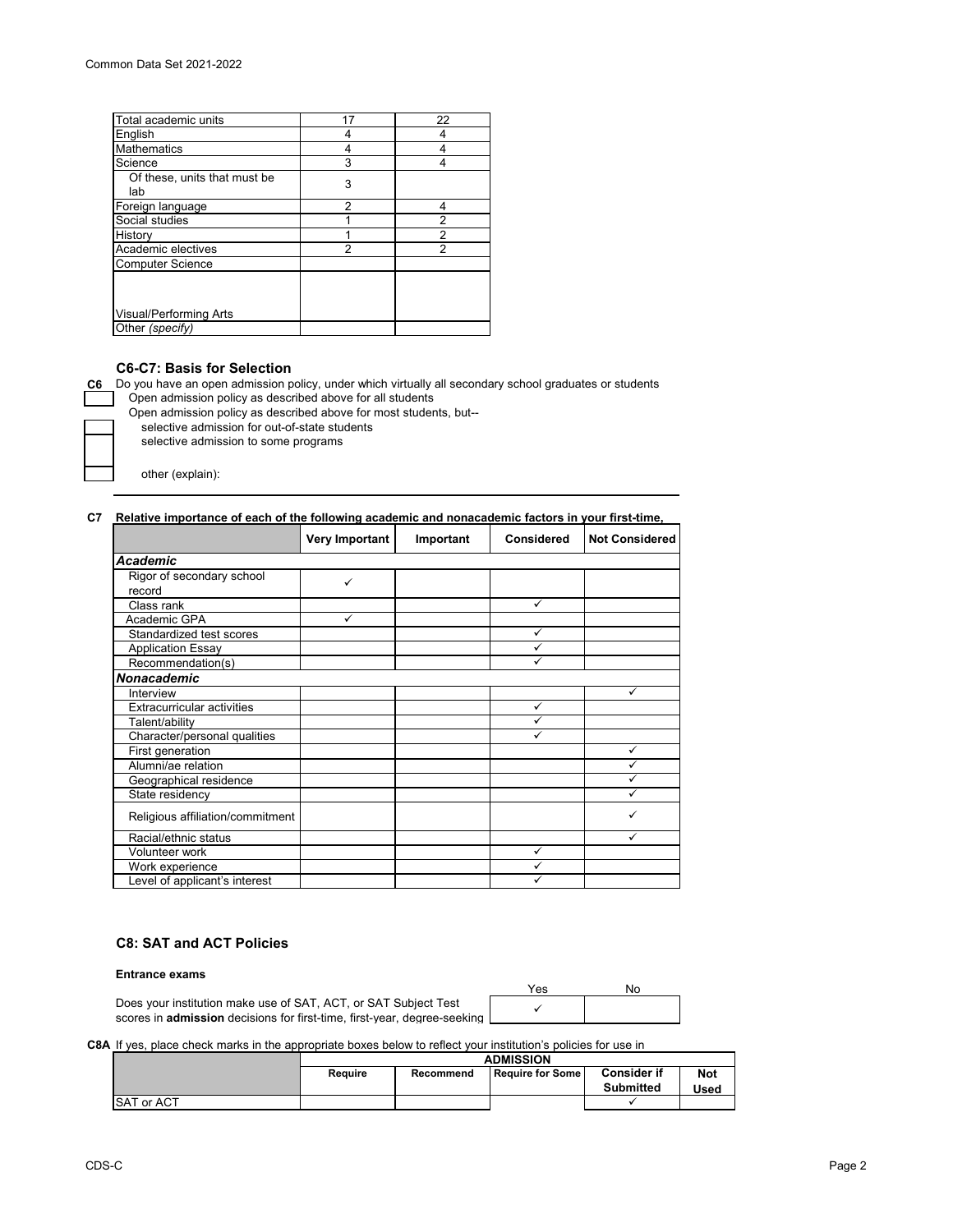| <b>ACT Only</b>              |  |  |  |
|------------------------------|--|--|--|
| <b>SAT Only</b>              |  |  |  |
| SAT and SAT Subject Tests or |  |  |  |
| <b>SAT Subiect Tests</b>     |  |  |  |

**C8B** If your institution will make use of the ACT in admission decisions for first-time, first-year, degree-seeking applicants

 $\checkmark$ 

ACT with writing required ACT with writing recommended

ACT with or without writing accepted

**C8B** If your institution will make use of the SAT in admission decisions for first-time, first-year, degree-seeking applicants for **Fall 2023** please indicate which ONE of the following applies (regardless of whether the Essay score will be used in the admissions process):

SAT with Essay component required

SAT with Essay component recommended

SAT with or without Essay component accepted

**C8C** Please indicate how your institution will use the SAT or ACT essay component; check all that apply.

|                                                   | <b>SAT essay</b> | <b>ACT essay</b> |
|---------------------------------------------------|------------------|------------------|
| For admission                                     |                  |                  |
| For placement                                     |                  |                  |
| For advising                                      |                  |                  |
| In place of an application essay                  |                  |                  |
| As a validity check on the<br>application process |                  |                  |
| No college policy as of now                       |                  |                  |
| Not using essay component                         |                  |                  |

**C8D** In addition, does your institution use applicants' test scores for academic advising?



**C8E** Latest date by which SAT or ACT scores must be received for fall-term admission

Latest date by which SAT Subject Test scores must be received for fall-term admission

2/15/2020

**C8F** If necessary, use this space to clarify your test policies (e.g., if tests are recommended for some

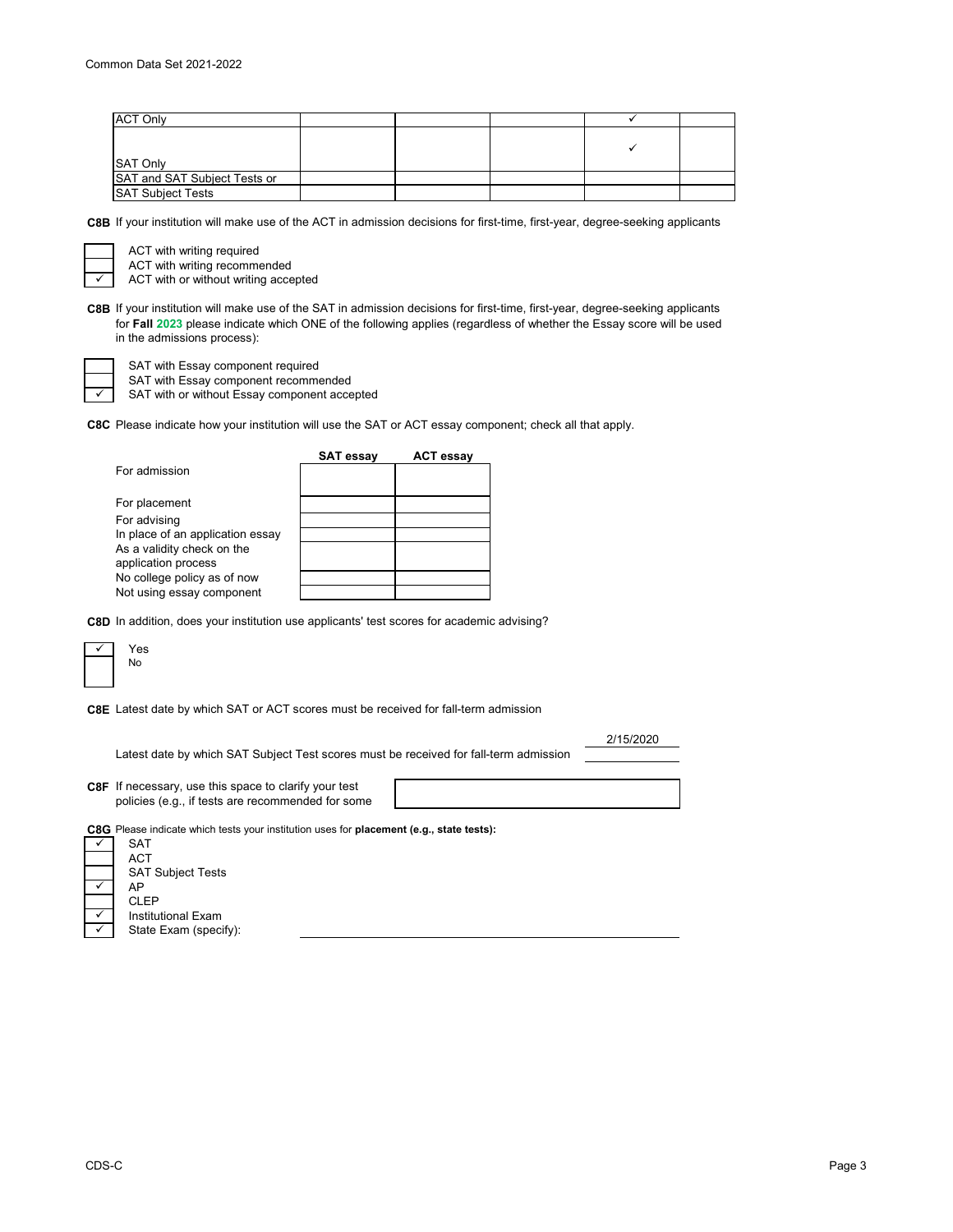#### **C9-C12: Freshman Profile**

Provide information for **ALL enrolled, degree-seeking, full-time and part-time, first-time, first-year (freshman) students** enrolled in **Fall 2021**, including students who began studies during summer,

- **C9 Percent and number of first-time, first-year (freshman) students enrolled in Fall 2021 who submitted national standardized (SAT/ACT) test scores.**
	- Include information for **ALL enrolled, degree-seeking, first-time, first-year (freshman) students who submitted test scores.**<br>• De pot include partial test sco
	- Do not include partial test scores (e.g., mathematics scores but not critical reading for a category of
	- Do not convert SAT scores to ACT scores and vice versa.
	- If a student submitted multiple sets of scores for a single test, report this information according to how
		- If you consider the highest scores from either submission, use the highest combination of scores
		- If you average the scores, use the average to report the scores.

|                              | Percent | Number |
|------------------------------|---------|--------|
| <b>Submitting SAT Scores</b> | 13%     | 73     |
| Submitting ACT Scores        | 1%      |        |

**For each assessment listed below, report the score that represents the 25th percentile (the score that 25 percent of the freshman population scored at or below) and the 75th percentile score (the score that 25 percent scored at or above).**

| <b>Assessment</b>              | 25th Percentile 75th Percentile |
|--------------------------------|---------------------------------|
| <b>SAT Composite</b>           |                                 |
| SAT Evidence-Based Reading and |                                 |
| Writing                        |                                 |
| <b>SAT Math</b>                |                                 |
| <b>ACT Composite</b>           |                                 |
| <b>ACT Math</b>                |                                 |
| <b>ACT English</b>             |                                 |
| <b>ACT Writing</b>             |                                 |

**Percent of first-time, first-year (freshman) students with scores in each range:**

| <b>Score Range</b>      | <b>SAT Evidence-</b><br><b>Based Reading</b><br>and Writing | <b>SAT Math</b> |
|-------------------------|-------------------------------------------------------------|-----------------|
| 700-800                 |                                                             |                 |
| 600-699                 |                                                             |                 |
| 500-599                 |                                                             |                 |
| 400-499                 |                                                             |                 |
| 300-399                 |                                                             |                 |
| 200-299                 |                                                             |                 |
| Totals should = $100\%$ |                                                             |                 |

| <b>Score Range</b>   | <b>SAT Composite</b> |
|----------------------|----------------------|
| 1400-1600            |                      |
| 1200-1399            |                      |
| 1000-1199            |                      |
| 800-999              |                      |
| 600-799              |                      |
| 400-599              |                      |
| Totals should = 100% |                      |

| <b>Score Range</b> | <b>ACT Composite ACT English</b> |
|--------------------|----------------------------------|
| የበ-36              | Mille March March March March    |
|                    |                                  |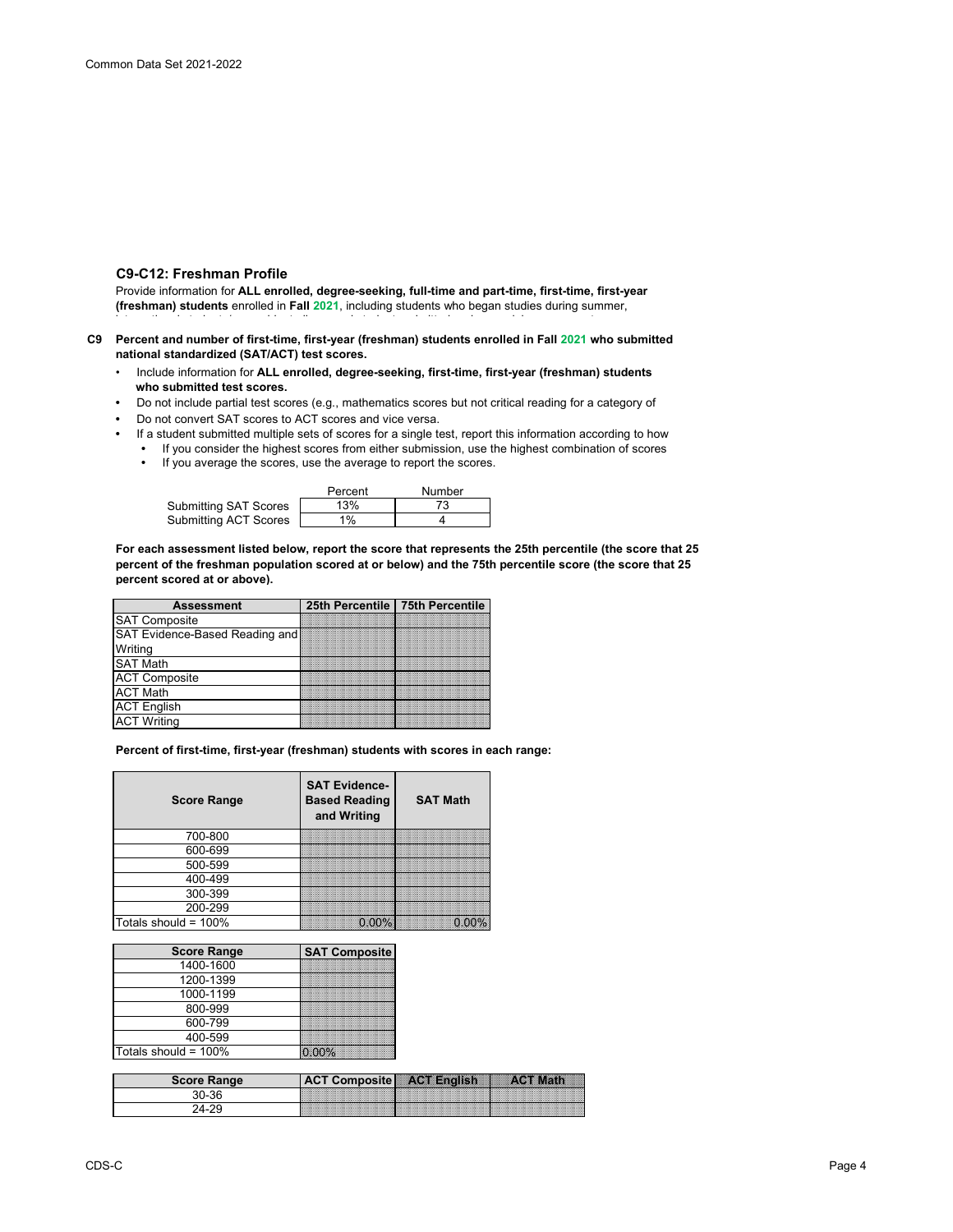| 18-23                                                                                                   |         |       |                |                       |
|---------------------------------------------------------------------------------------------------------|---------|-------|----------------|-----------------------|
|                                                                                                         |         |       |                |                       |
|                                                                                                         |         |       |                |                       |
| $12 - 17$                                                                                               |         |       |                |                       |
| $6 - 11$                                                                                                |         |       |                |                       |
| Below 6                                                                                                 |         |       |                |                       |
| Totals should = $100\%$                                                                                 | O 00% 1 | 0.00% | $0.00\%$       |                       |
| C10 Percent of all degree-seeking, first-time, first-year (freshman) students who had high school class |         |       |                |                       |
| <b>Assessment</b>                                                                                       |         |       | <b>Percent</b> |                       |
| Percent in top tenth of high school graduating class                                                    |         |       |                |                       |
| Percent in top quarter of high school graduating class                                                  |         |       |                |                       |
|                                                                                                         |         |       |                |                       |
| Percent in top half of high school graduating class                                                     |         |       |                |                       |
|                                                                                                         |         |       |                | Top half +            |
| Percent in bottom half of high school graduating class                                                  |         |       |                |                       |
|                                                                                                         |         |       |                |                       |
|                                                                                                         |         |       |                | bottom half = $100\%$ |
| Percent in bottom quarter of high school graduating class                                               |         |       |                |                       |
| Percent of total first-time, first-year (freshmen) students who submitted                               |         |       |                |                       |

#### **C11 Percentage of all enrolled, degree-seeking, first-time, first-year (freshman) students who had high**

| <b>Score Range</b>                                 | Percent |
|----------------------------------------------------|---------|
| Percent who had GPA of 4.0                         | 8%      |
| Percent who had GPA between 3.75 and 3.99          | 7%      |
| Percent who had GPA between 3.50 and 3.74          | 10%     |
| Percent who had GPA between 3.25 and 3.49          | 11%     |
| Percent who had GPA between 3.00 and 3.24          | 13%     |
| Percent who had GPA between 2.50 and 2.99          | 29%     |
| Percent who had GPA between 2.0 and 2.49           | 19%     |
| Percent who had GPA between 1.0 and 1.99           |         |
|                                                    | 0%      |
| Percent who had GPA below 1.0                      |         |
|                                                    | 0%      |
| Totals should = 100% (7students do not have HS GP. | 99%     |

**C12** Average high school GPA of all degree-seeking, first-time, first-year  $\qquad \qquad$  3.07 Percent of total first-time, first-year (freshman) students who submitted

# 99%

*<u>for</u>* **students** 

#### **C13-C20: Admission Policies**

#### **C13 Application Fee**

**If your institution has waived its application fee for the Fall 2022 admission cycle please select no.**

|                                                                                          | Yes     | No |
|------------------------------------------------------------------------------------------|---------|----|
| Does your institution have an application fee?                                           |         |    |
| Amount of application fe                                                                 | \$50.00 |    |
| Can it be waived for applicants with financial need?                                     | Yes     | No |
| If you have an application fee and an on-line application option, please indicate policy |         |    |
| Same fee<br>✓                                                                            |         |    |
| Free                                                                                     |         |    |
| Reduced                                                                                  |         |    |

**Can on-line application fee be waived for applicants with financial need?**

| Yes | No |
|-----|----|
|     |    |

Yes No

 $\overline{\checkmark}$ 

#### **C14 Application closing date**

Does your institution have an application closing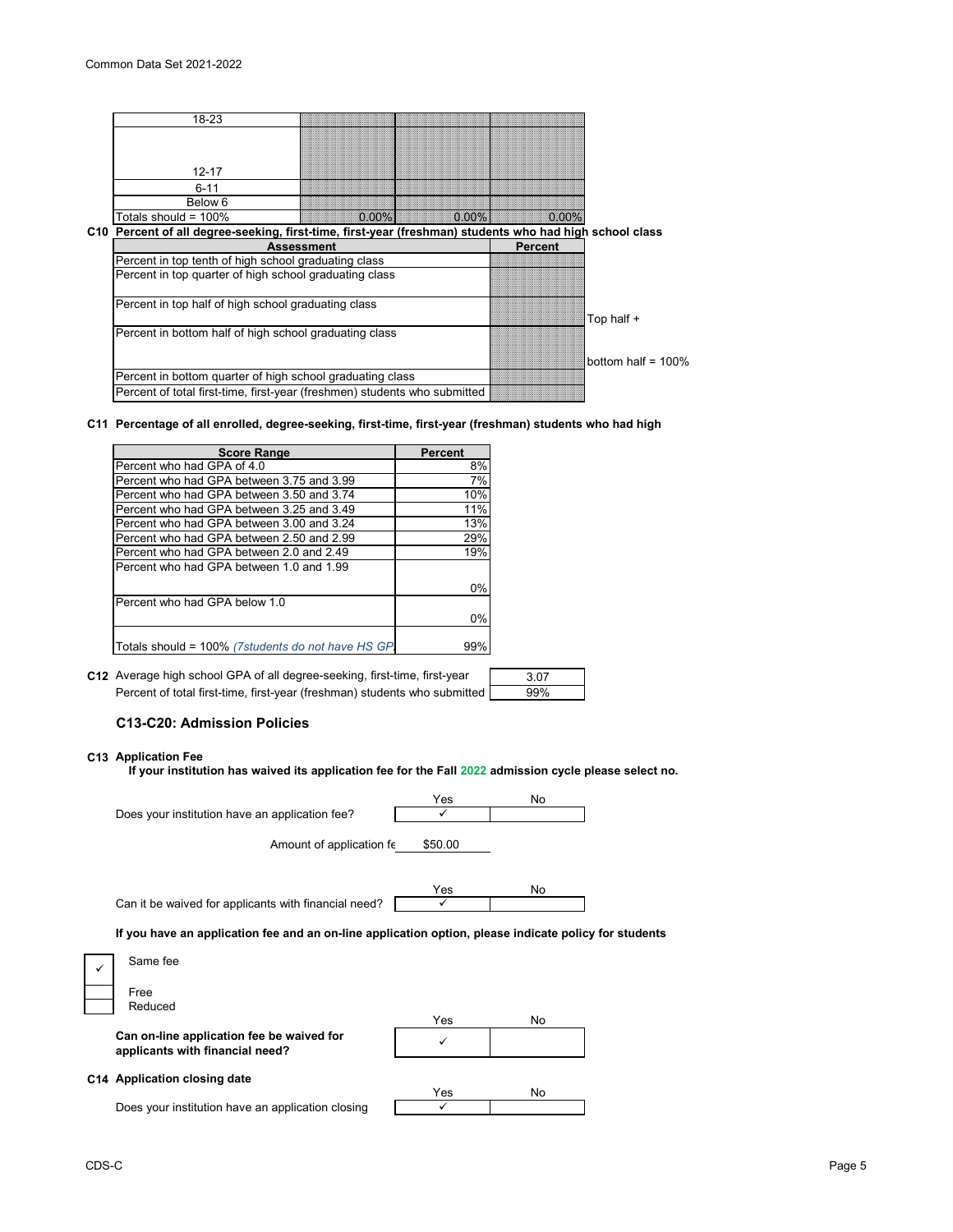|                                                                              | <b>Date</b> |                              |              |     |
|------------------------------------------------------------------------------|-------------|------------------------------|--------------|-----|
| Application closing date (fall)                                              |             |                              |              |     |
| <b>Priority Date</b>                                                         | 3/1         |                              |              |     |
|                                                                              |             |                              |              |     |
| C15 Are first-time, first-year students accepted for terms other than        |             |                              | Yes          | No  |
| C16 Notification to applicants of admission decision sent (fill in one only) |             |                              |              |     |
| On a rolling basis beginning                                                 |             |                              |              |     |
| (data):                                                                      | 2/15/2021   |                              |              |     |
| By (date):<br>Other:                                                         |             |                              |              |     |
| C17 Reply policy for admitted applicants (fill in one only)                  |             |                              |              |     |
| Must reply by (date):                                                        |             |                              |              |     |
| No set date                                                                  |             |                              |              |     |
| Must reply by May 1st or within<br>✓<br>Other:                               | 2           | weeks if notified thereafter |              |     |
| Deadline for housing deposit (MMD<br>Amount of housing deposit:              | 1-May       |                              |              |     |
| Refundable if student does not enroll?                                       |             |                              |              |     |
| Yes, in full                                                                 |             |                              |              |     |
| Yes, in part                                                                 |             |                              |              |     |
| No                                                                           |             |                              |              |     |
| C18 Deferred admission                                                       |             |                              |              |     |
| Does your institution allow students to postpone enrollment after            |             |                              | Yes<br>✓     | No. |
| If yes, maximum period of postponeme                                         |             |                              |              |     |
|                                                                              |             |                              |              |     |
| C19 Early admission of high school students                                  |             |                              | Yes          | No. |
|                                                                              |             |                              | $\checkmark$ |     |
| Does your institution allow high school students to enroll as full-time,     |             |                              |              |     |

# **C21-C22: Early Decision and Early Action Plans**

## **C21 Early Decision**

| <b>LAILY DECISION</b>                                                                                                                                              | Yes | No |
|--------------------------------------------------------------------------------------------------------------------------------------------------------------------|-----|----|
| Does your institution offer an early decision plan (an admission plan<br>If "yes," please complete the following:                                                  |     |    |
| First or only early decision plan closing date                                                                                                                     |     |    |
| First or only early decision plan notification date                                                                                                                |     |    |
| Other early decision plan closing date                                                                                                                             |     |    |
| Other early decision plan notification date                                                                                                                        |     |    |
| For the Fall 2021 entering class:<br>Number of early decision applications received by your institution<br>Number of applicants admitted under early decision plan |     |    |
| Please provide significant details about your early decision plan:                                                                                                 |     |    |

 $\overline{\phantom{0}}$